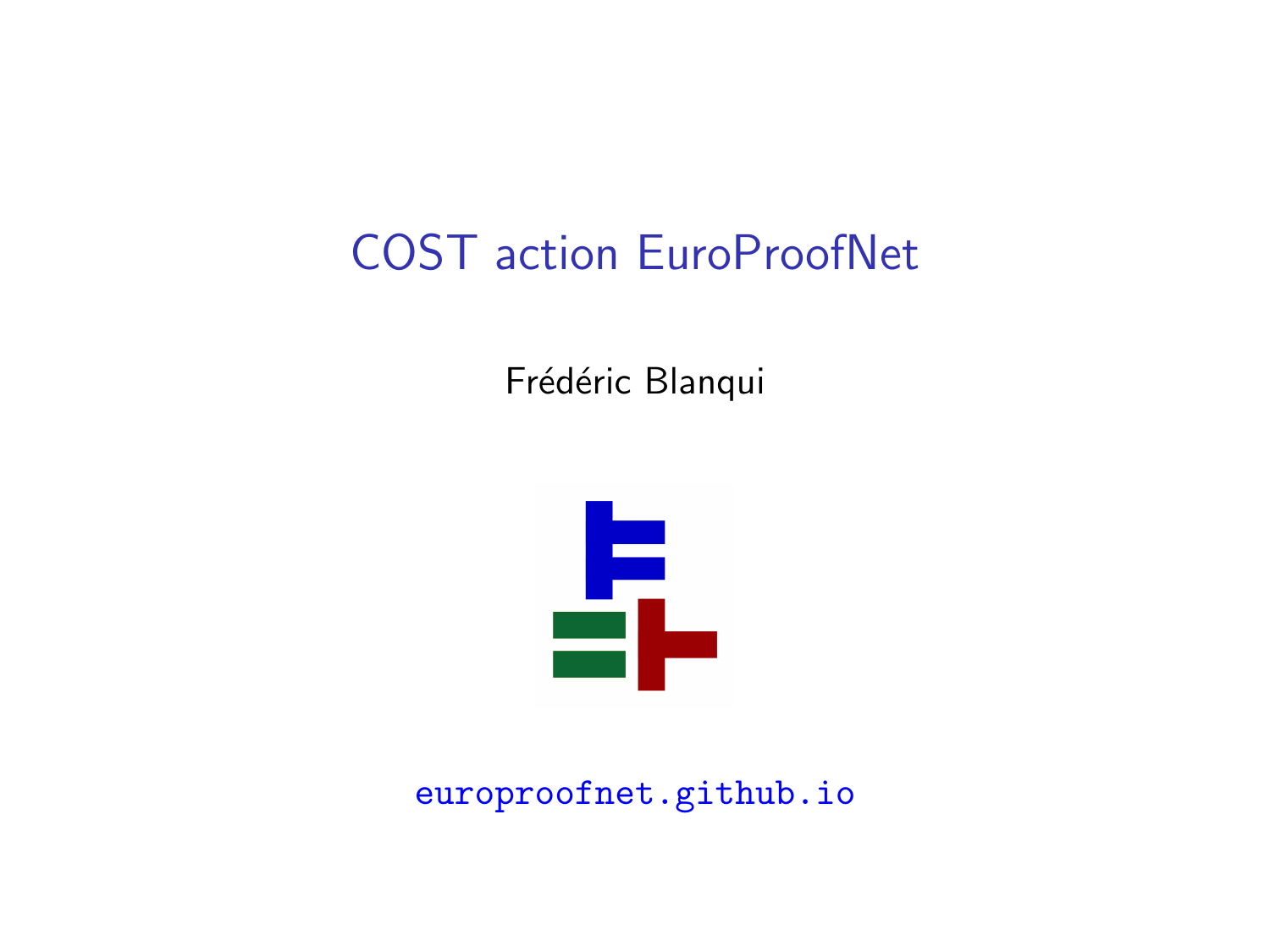## What is COST ?

- $\triangleright$  COST = COoperation in Science and Technology
- $\triangleright$  pan-European intergovernmental framework since 1971
- $\triangleright$  Goal: development of scientific and technological networks
- ▶ Website: https://www.cost.eu/





COST is supported by the Horizon 2020 **Framework Programme** of the European Union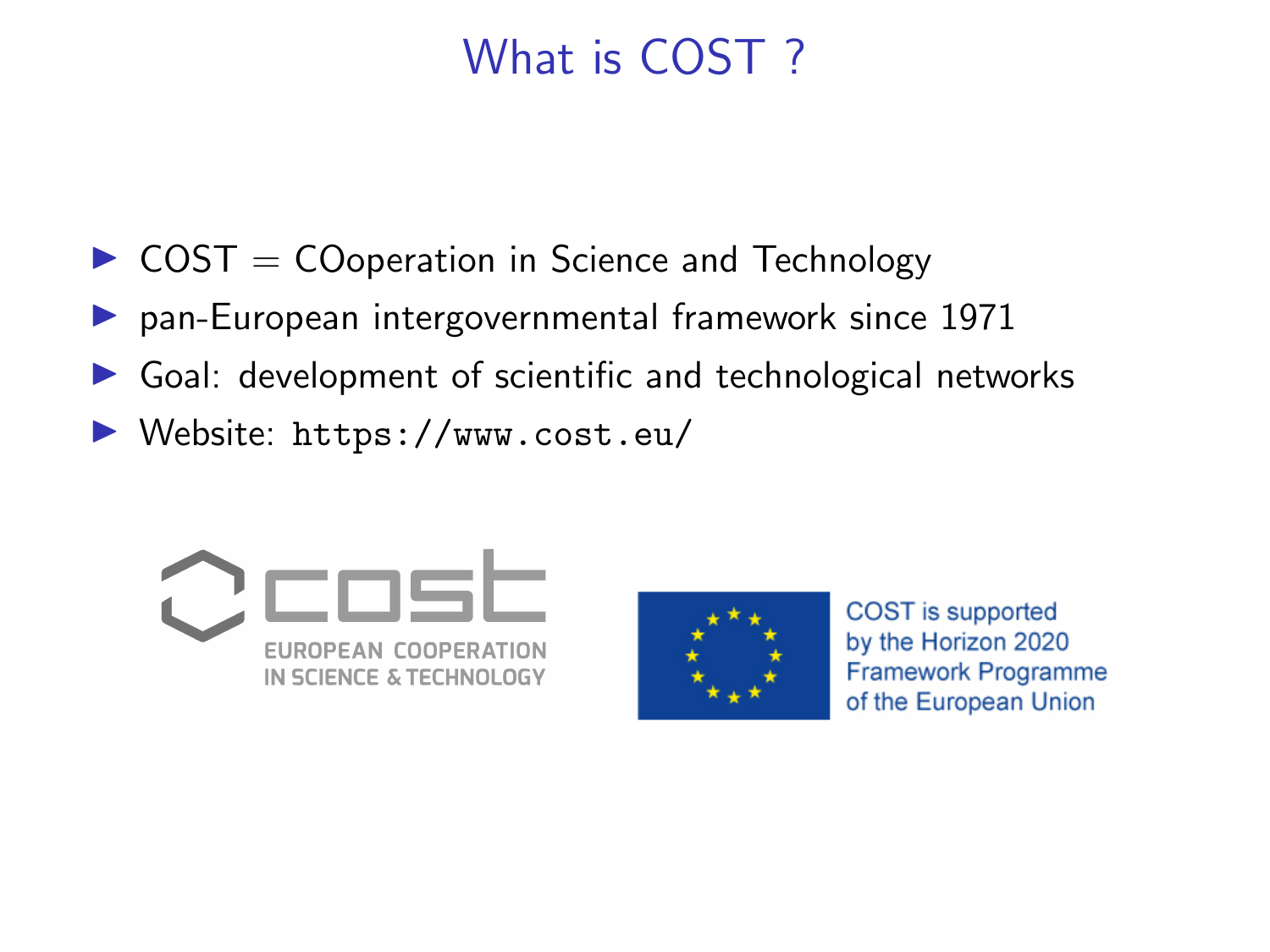## What is a COST action ?

A COST action can:

- $\triangleright$  organize schools and workshops
- $\triangleright$  provide travel grants (for days or weeks) to anyone
	- from a participating country
	- who wants to contribute to the goals of the action

A COST action is managed by a core group elected by the representatives of every participating country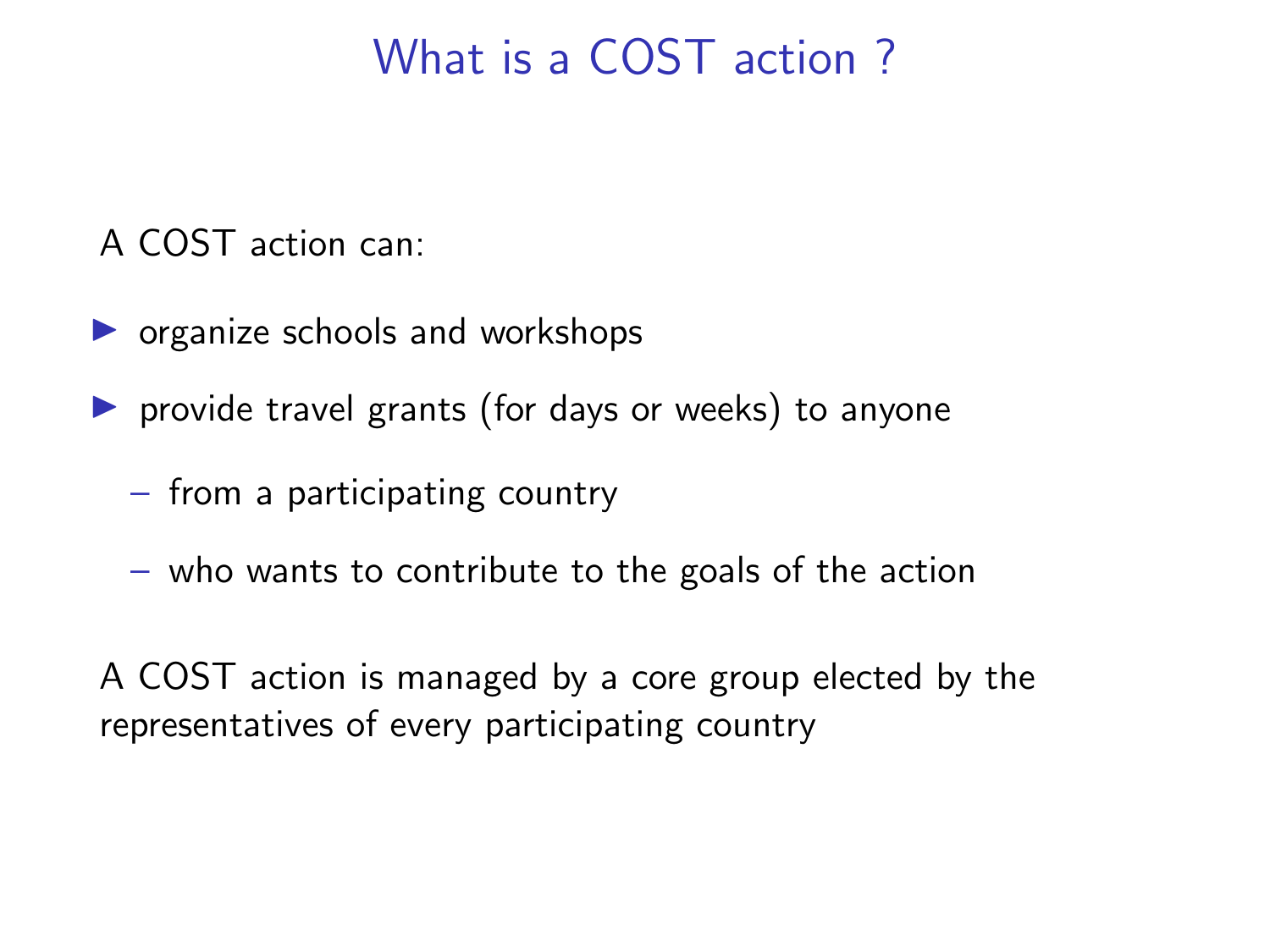## What is the goal of EuroProofNet ?

#### boost the interoperability and usability of proof systems

- 1. Express new proof systems in the Dedukti logical framework
- 2. Promote the output of checkable proofs from automated provers
- 3. Make program verification more effective and accessible
- 4. Gather proofs translated in Dedukti into a database
- 5. Provide tools for searching large libraries of formal proofs
- 6. Develop the use of machine learning techniques in proofs
- 7. Develop a modular theory of type theories
- 8. Develop natural or controlled languages in proof systems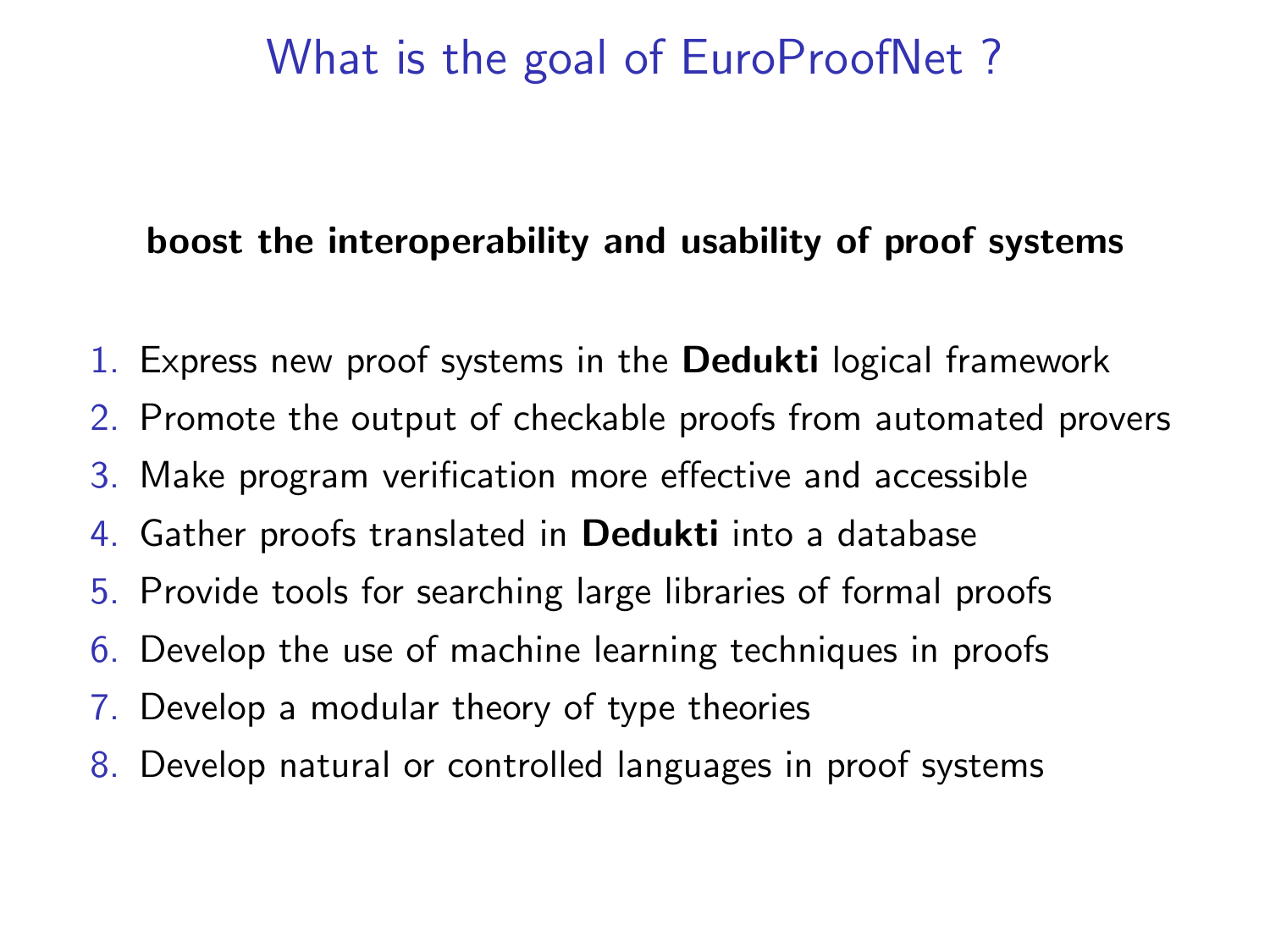# Working groups

EuroProofNet has more than 220 members from 30 countries (membership is free and open to every one)

- 1. Interoperability 75 (Jesper Cock, Catherine Dubois)
- 2. Automated provers 83 (Pascal Fontaine, Alexander Steen)
- 3. Program verification 120 (Alicia Villanueva, Rodica Condurache)
- 4. Libraries of formal proofs 92 (Claudio Sacerdoti, Gilles Dowek)
- 5. Machine learning on proofs 60 (Cezary Kaliszyk, Peter Koepke)
- 6. Type theory 107 (Benedikt Ahrens, Roussanka Loukanova)

also in the core group: Sandra Alves (vice chair), Ornela Dardha and Dmitriy Traytel (science communication), Danijela Simic and Ambrus Kaposi (grant awarding), Luigia Petre and Marija Mihova (training), Anja Petkovic (gender balance)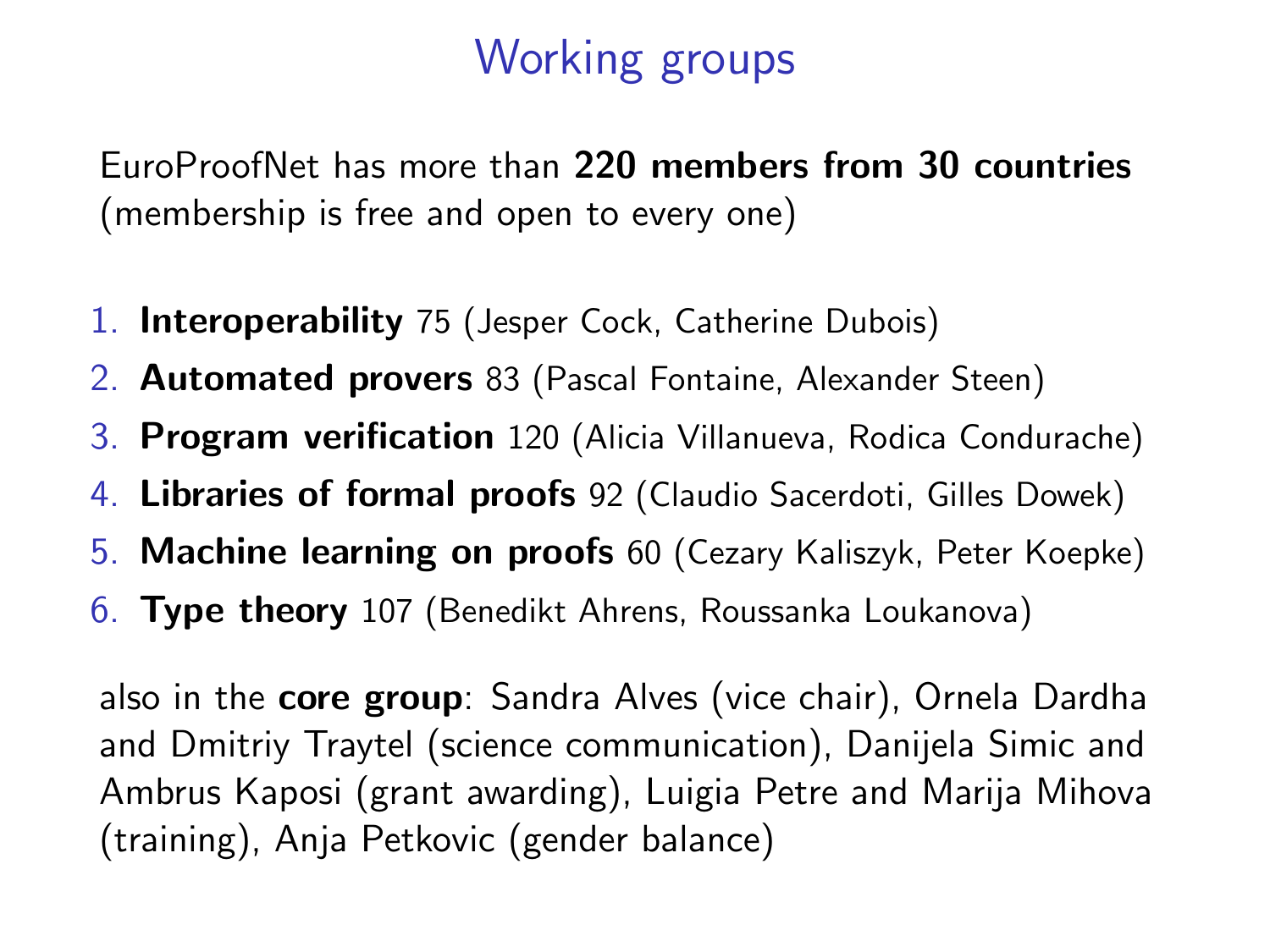## Plan for 2022

- $\blacktriangleright$  January 16, April 1st, June or July 1st: calls for short-term scientific missions (STSM) proposals
- $\triangleright$  January: WG3 meeting in Valencia, Spain
- ▶ March or May: WG6 meeting in Stockholm, Sweden
- ▶ June: Dedukti school & Women in EuroProofNet in Nantes, France (co-located with TYPES)
- **July**: EuroProofNet-VTSA summer school
- ▶ August: WG2 meeting at PAAR in Haifa, Israel (FLOC)
- ▶ September: EuroProofNet-AITP conference in Aussois, France
- ▶ September: school on controlled languages in proof assistants in Bonn, Germany